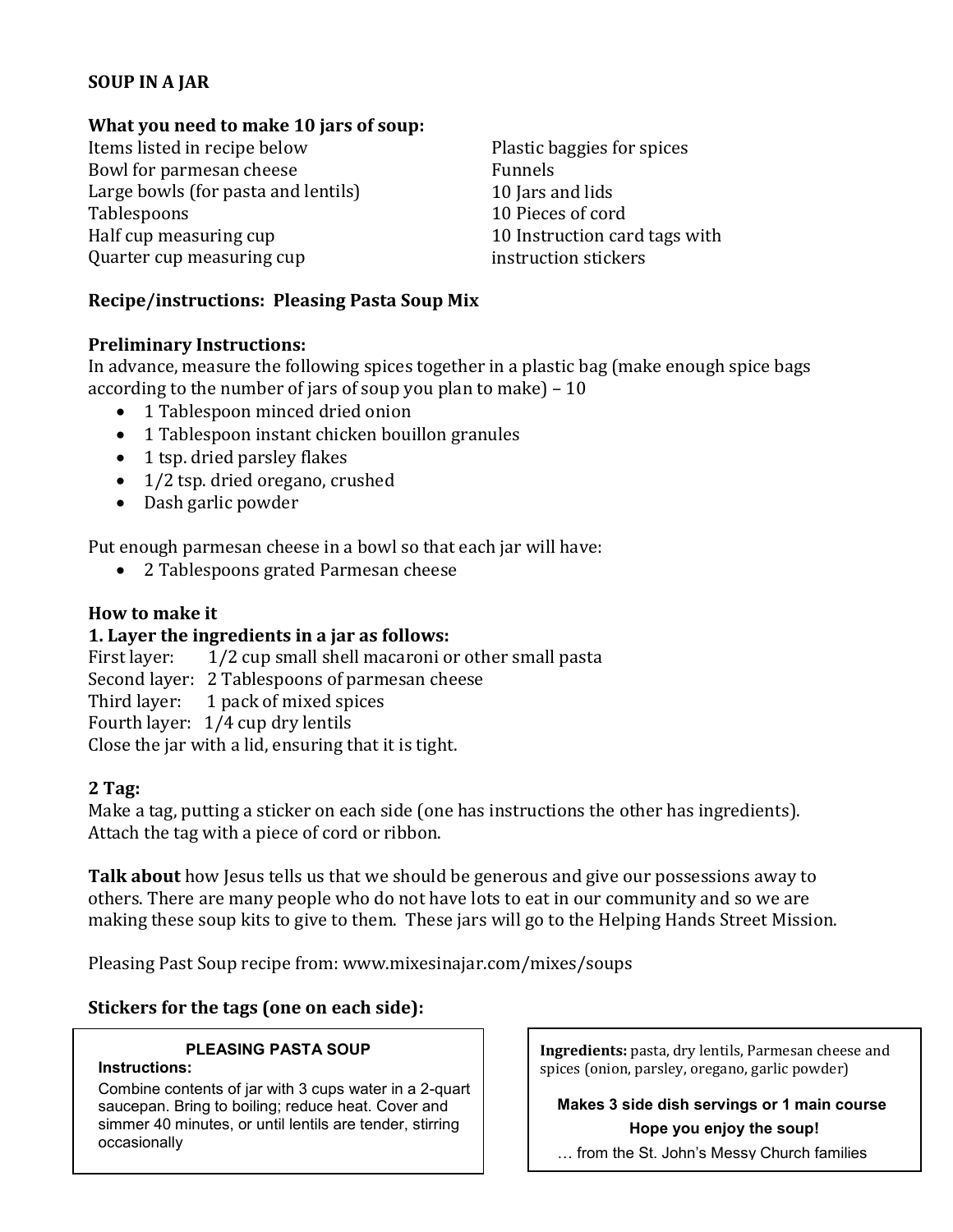## **CRAFT KITS**

## **You Need:**

To hold the kits:

- Large ziplock bags
- Optional stickers to decorate the bag

To put inside the bags:

- Markers (washable) in assorted colours
- Stickers (to appeal to both girls and boys)
- Paper pads
- Pens
- Puzzles/games

## **What to do:**

1 Decorate a baggie if desired. 2 Assemble for each bag to include:

- 1 small paper pad
- 1 large paper pad
- $\bullet$  6/7 markers
- sticker sheets
- $\bullet$  three pens (blue, black and red)

**Talk about** how Jesus tells us that we should be generous and give our possessions away to others. Talk about how kids are sometimes in the Children's Hospital for a length of time so we are making packs of activity stuff for them to do and to know that we care about them.

These kits will go to the McMaster Children's Hospital for young patients to use during their stay there (and to take home) or to the Ronald McDonald House (beside the hospital where families of hospitalized children stay).

## **GET WELL CARDS**

## **You need:**

Card stock – preprinted with a message on front Envelopes Pictures Messages for inside Glue sticks Pens, pencil crayons, markers Decorations (stickers, etc) Box for cards



## **How to make it:**

Fold the card in half. Choose a picture and glue it onto the front of the card above the message.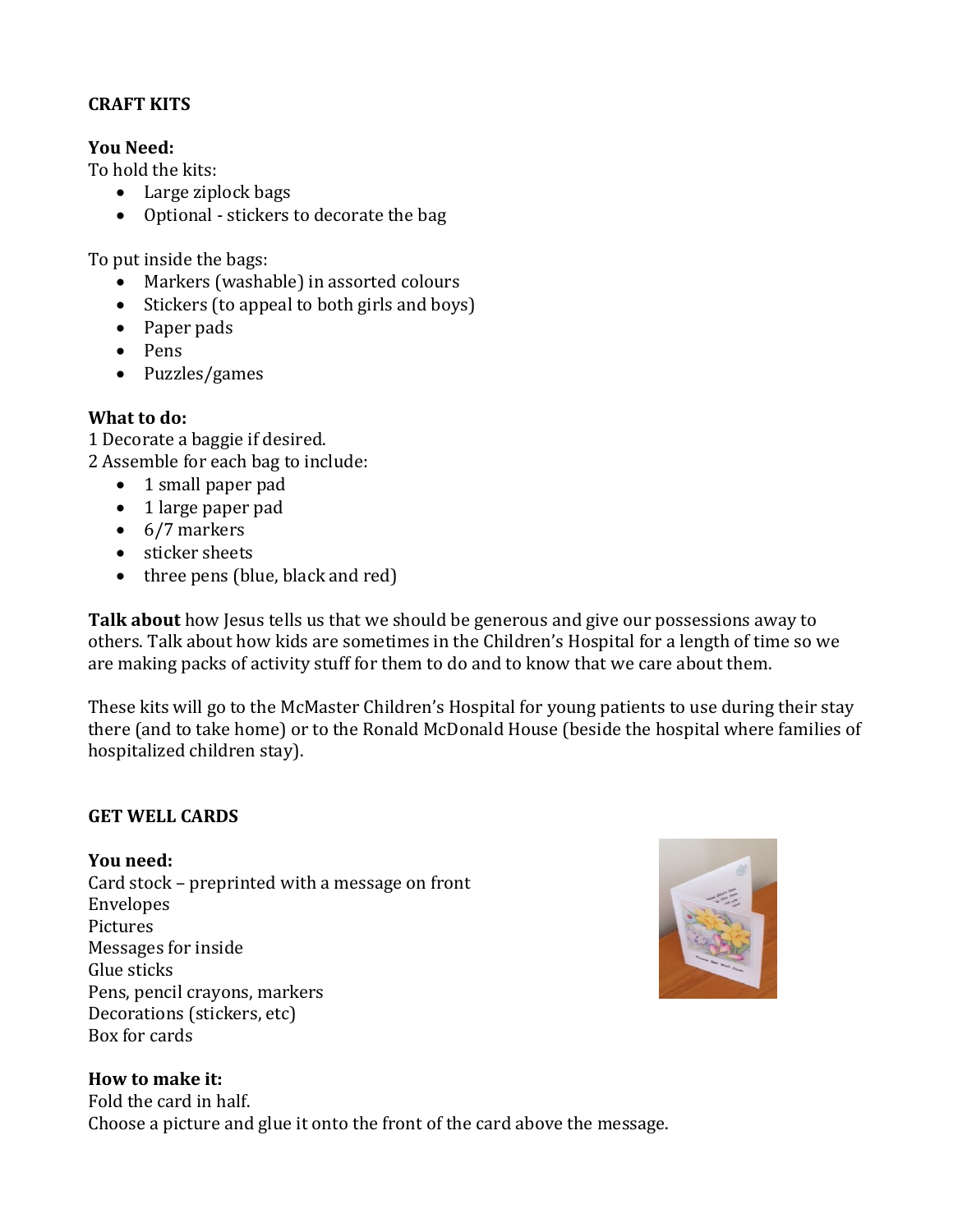Choose a message for the inside and glue it on the right side – or if you are taking the card for someone special in mind – then create a personal message for it. Add decorations to the card as desired.

Put the completed card in the box provided for someone to mail out – or – take it along to mail/give to someone you know who is not well.

Cards in the box can be taken by folks at the end of the evening to mail or give out.

**Talk about** how by sending a 'get well' card to folks we show we care for them. Again – another way to 'give' to others.

## **4 HYGIENE KITS**

#### **You need:**

Preparation in advance: Collect (or buy) items for the kits. Dental products donated by local dentists as they often give away such items.

To hold the kits:

- Large ziplock bag
- Optional stickers to decorate the bag

To put inside each bag:

- 2 Toothpaste
- 1 Toothbrush
- $\bullet$  1 Soap
- 1 Shampoo
- 1 Cream Rinse
- 1 Tissue pack

**What to do:** Assemble the bags with the items listed.

**Talk about** how Jesus tells us that we should be generous and give our possessions away to others. There are people who do not have many of the things we do and that we can help by giving items to a mission for them and to know that we care about them.

These kits will go to the Helping Hands Street Mission.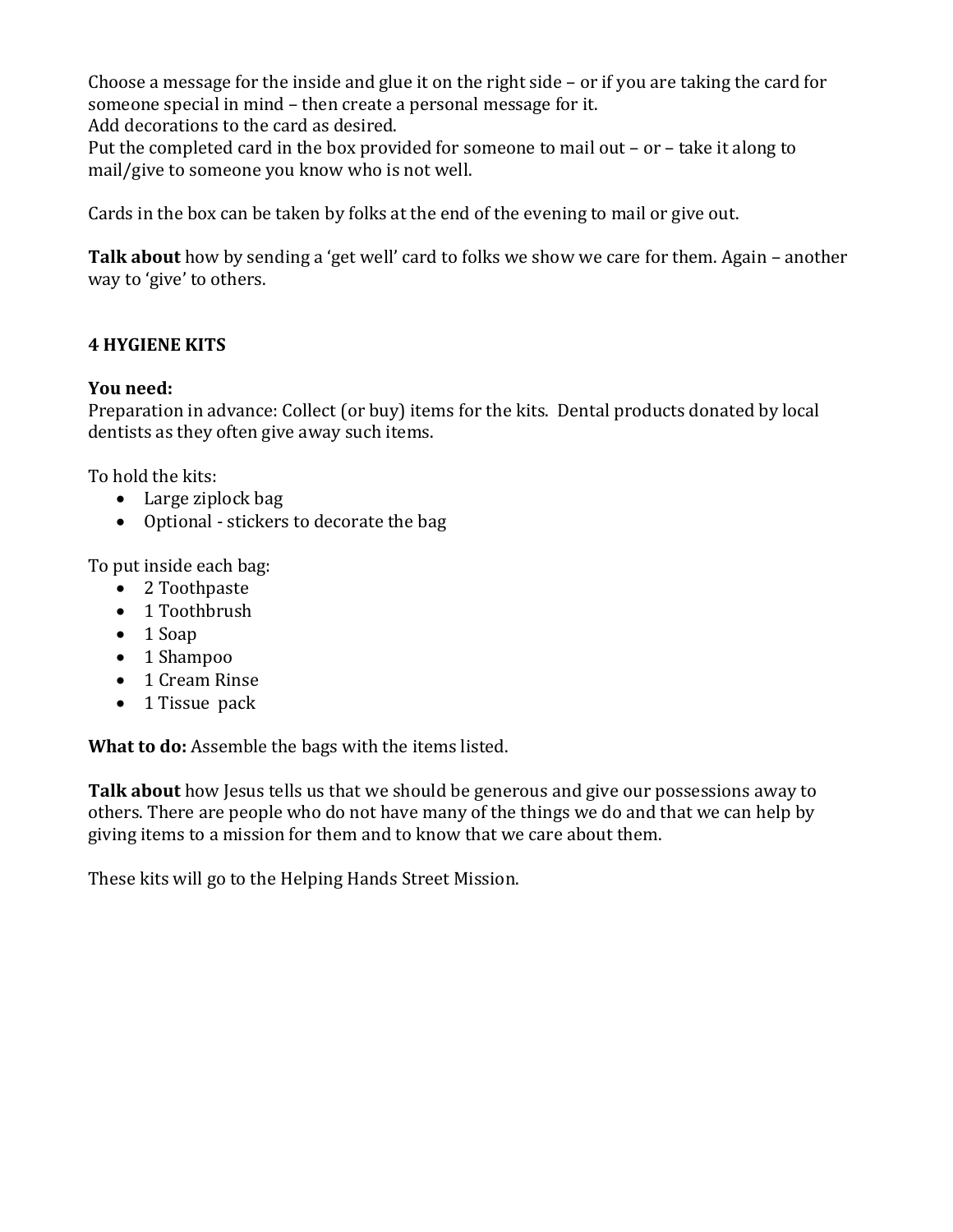## **5 BIRD FEEDER**

### **You need:**

Two 3 inch rolls of cardboard Corn syrup Paint brush Wire hanger Cheerios cereal Bird seed Bowl or tray for the seed Pliers Masking tape/pen



**Preparation:** Pre-cut the rolls and cut the wires from the long end of wire coat hangers. Use a pliers to bend the 'bottom' end of the wire so cheerios won't fall off.

## **What to do:**

1 Put several cheerios on the wire – enough to reach the section where the wire goes straight.

2 Make a seed roll:

- Using the paint brush dab the roll with corn syrup
- Roll it in seeds
- Put it on the wire hanger, through the poked holes.

3 Put several/a few cheerios on the wire.

4 Make a second seed roll as above, and add to the wire and cheerios.

5 Bend the top of the wire to make a 'hook'.

6 Put your name on a piece of tape, then hang your finished bird feeder on the string by the drying table.

**Talk about** how all of God's creatures are important and that we can help feed the birds.

These bird feeders are to take home to hang outside for the birds to enjoy – or to give to someone to put up.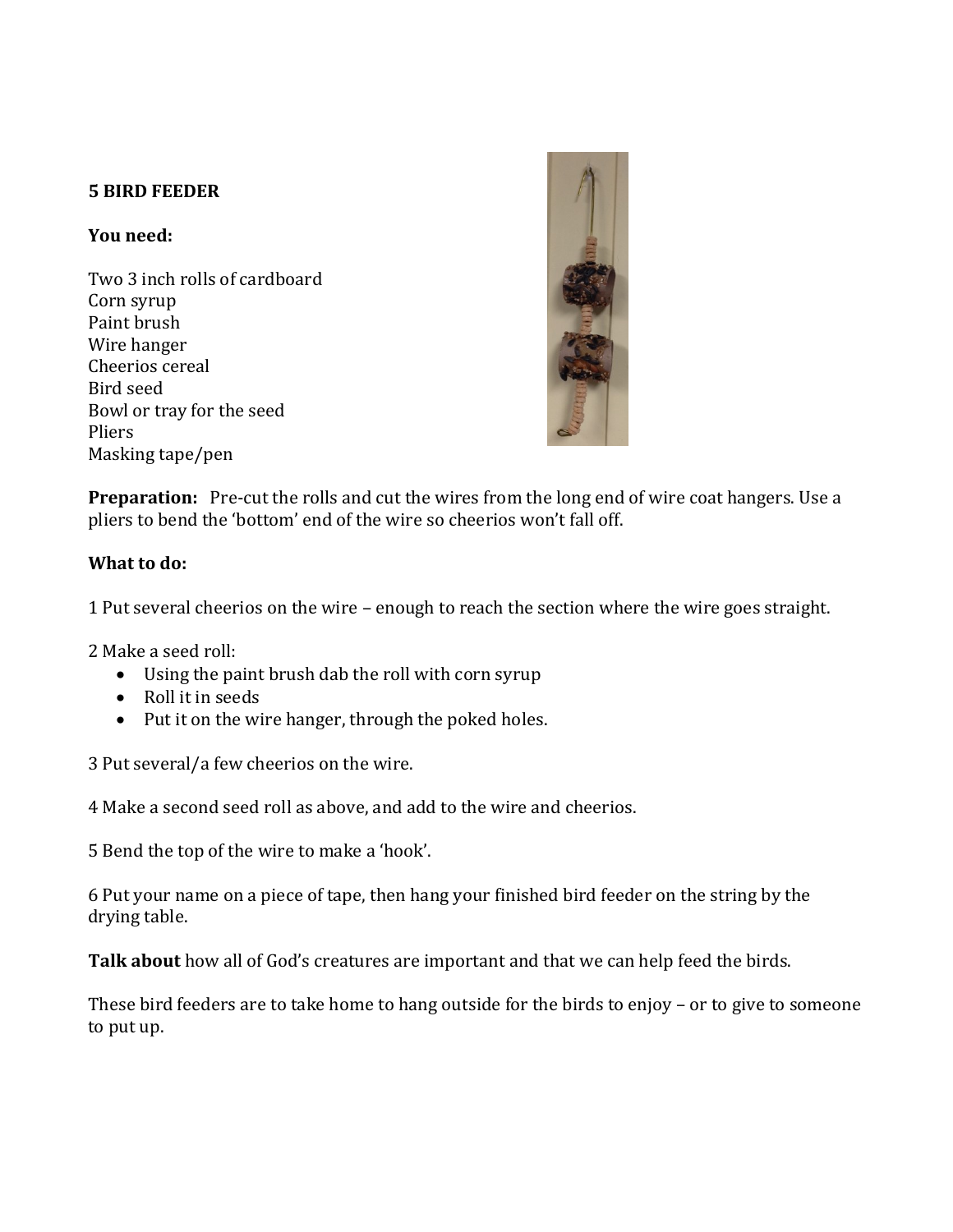## **FOAM CROSS**

## **You need the following foam items:**

Small baggie & sticker for your name Pen or pencil Cross and base Heart sticker Dove sticker Letter stickers: LVE GD



#### **What to do:**

Put the heart sticker where the cross 'arms' meet, the heart represents the 'O' of the words GOD and LOVE Add 'G' and 'D' beside the heart to spell GOD Add the 'L' above the heart and the 'V' and 'E' below to spell LOVE. Add the dove sticker to the top right.

Put your name on an orange sticker, stick to baggie and put the finished cross and a base for it to take home.

**Talk about** how we should love God above all our possessions and stuff.

Purchased 'Creatology' kit from Michaels craft store.

## **PRAYER CROSS**

**You Need:** Large cross standing on the floor Small table with:

- Tape
- Pens and pencil crayons

## **How to make it:**

Put up a large cross.

Have shapes or cards for people to write prayers on. Children can draw their prayer with a pencil crayon, or a parent may write one for them.

Today, I thank God for all that He has given me: (list things/people etc) Post on the cross using a piece of tape.

NOTE: Include these prayers during the Celebration time.